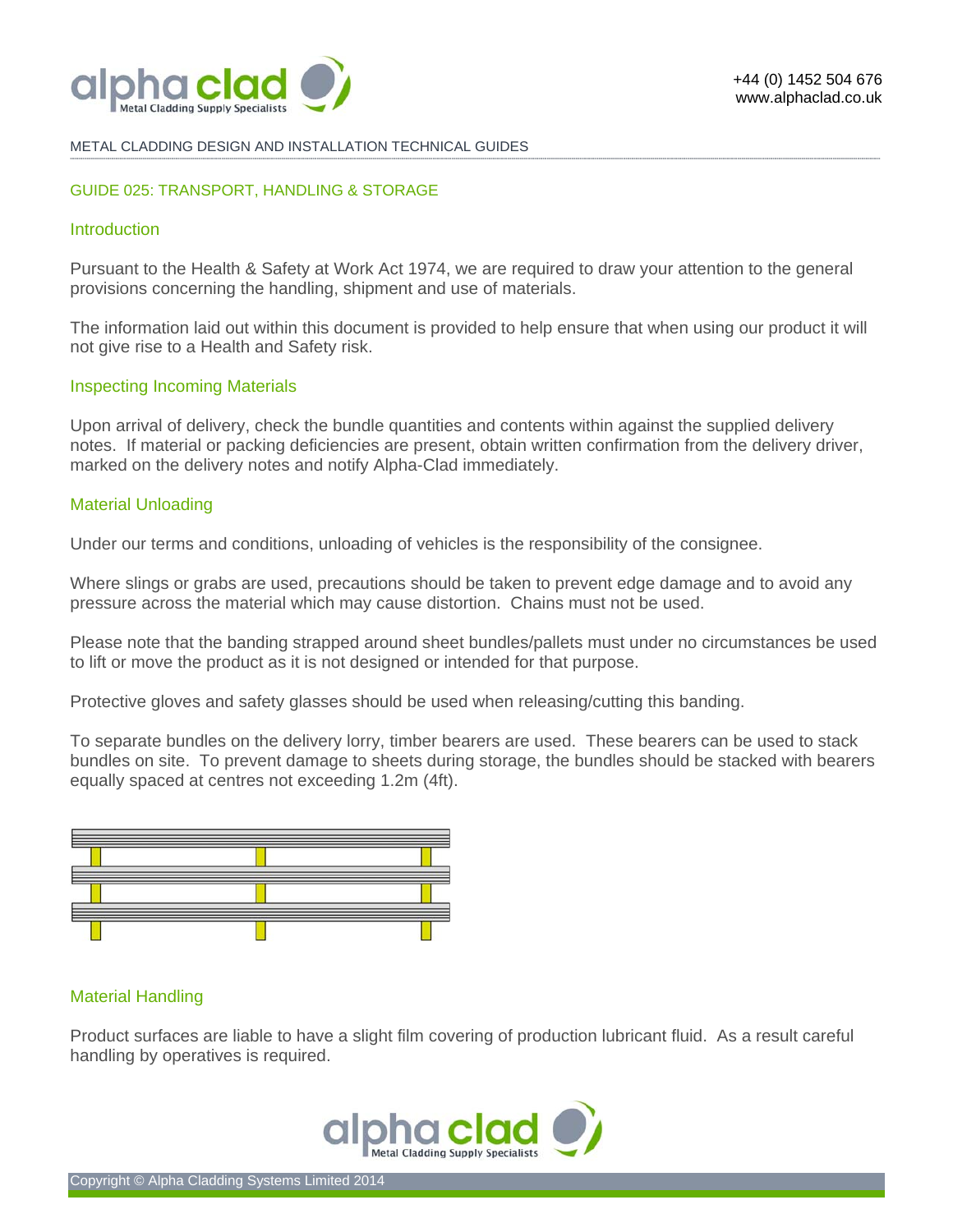

# METAL CLADDING DESIGN AND INSTALLATION TECHNICAL GUIDES

Due to the potential slippery nature of sheet materials, it is advised that extra care, attention and safety precautions are taken when handling/installing these products. Operatives should wear protective gloves to prevent skin laceration and skin contamination from surface fluids.

**-------------------------------------------------------------------------------------------------------------------------------------------------------------------------------------------------------------------------------------------------------------------------------------------------------------------------------------------------------------------------------------------------------** 

When cutting or welding galvanized steel, zinc oxide fumes are produced. Fume inhalation can cause metal fume fever, a short lasting condition with influenza like symptoms. HM Factory Inspectorate Technical Data Note 2/74 Threshold Limit Values states a 5mg/m<sup>3</sup> limit for zinc oxide. Provide adequate ventilation to ensure this level is not exceeded using mechanical fume extraction where necessary.

In the event of a fire involving coated material, toxic and irritant fumes may be produced. Suitable and approved respiratory equipment should be worn by fireman.

# Storage on Site

General Techniques and Procedures:

1) Do not leave uncovered stacks in the open. Store under cover, away from open doorways.



2) If stacks cannot be stacked under cover, erect a simple scaffold structure and cover with a waterproof sheet. Leave space between sheet and cover to allow air circulation.

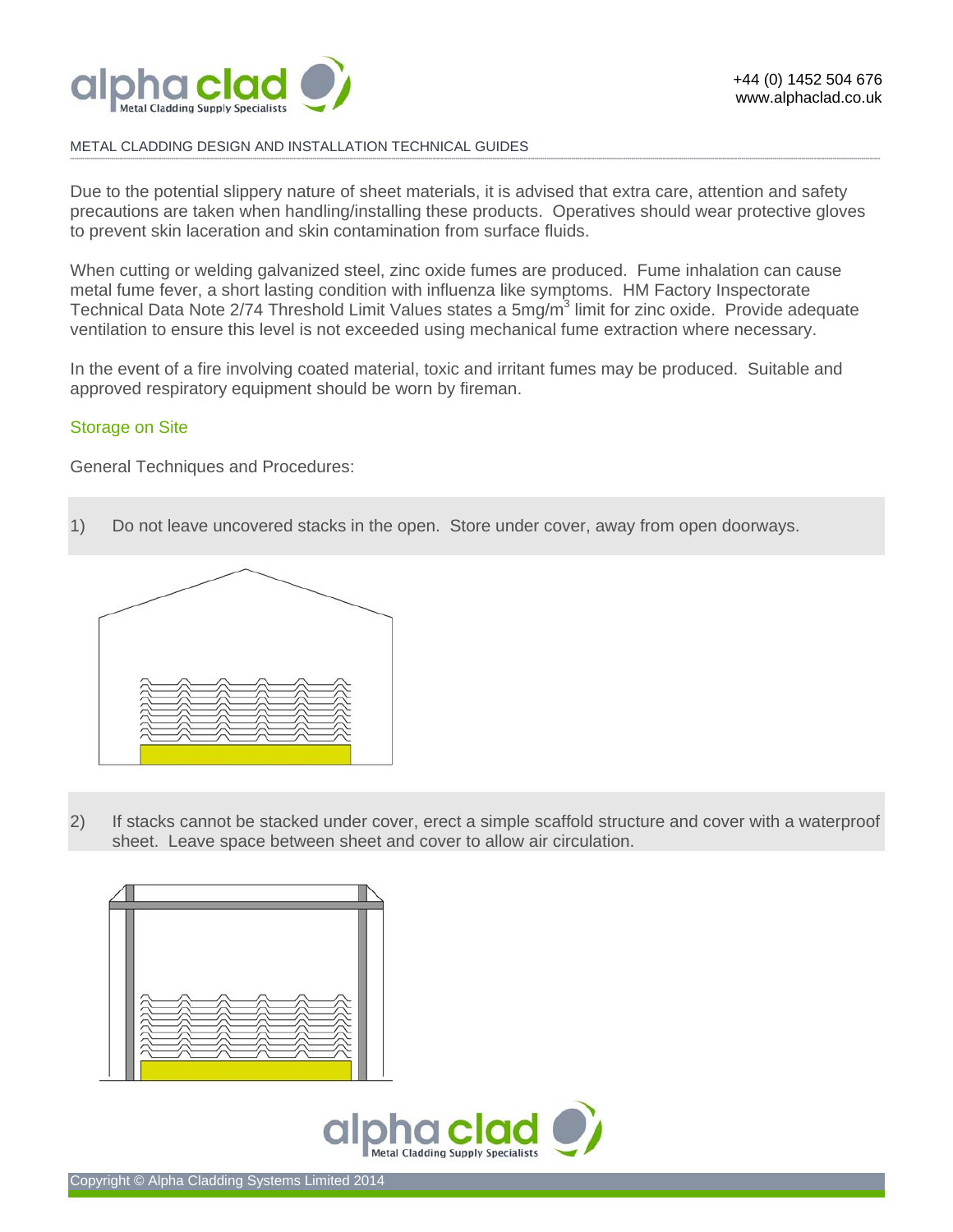

# METAL CLADDING DESIGN AND INSTALLATION TECHNICAL GUIDES

3) Store stacks off ground and lay to a slope to allow any rain penetration to drain away.

**-------------------------------------------------------------------------------------------------------------------------------------------------------------------------------------------------------------------------------------------------------------------------------------------------------------------------------------------------------------------------------------------------------** 



4) Inspect storage site regularly to ensure moisture has not penetrated the stack.